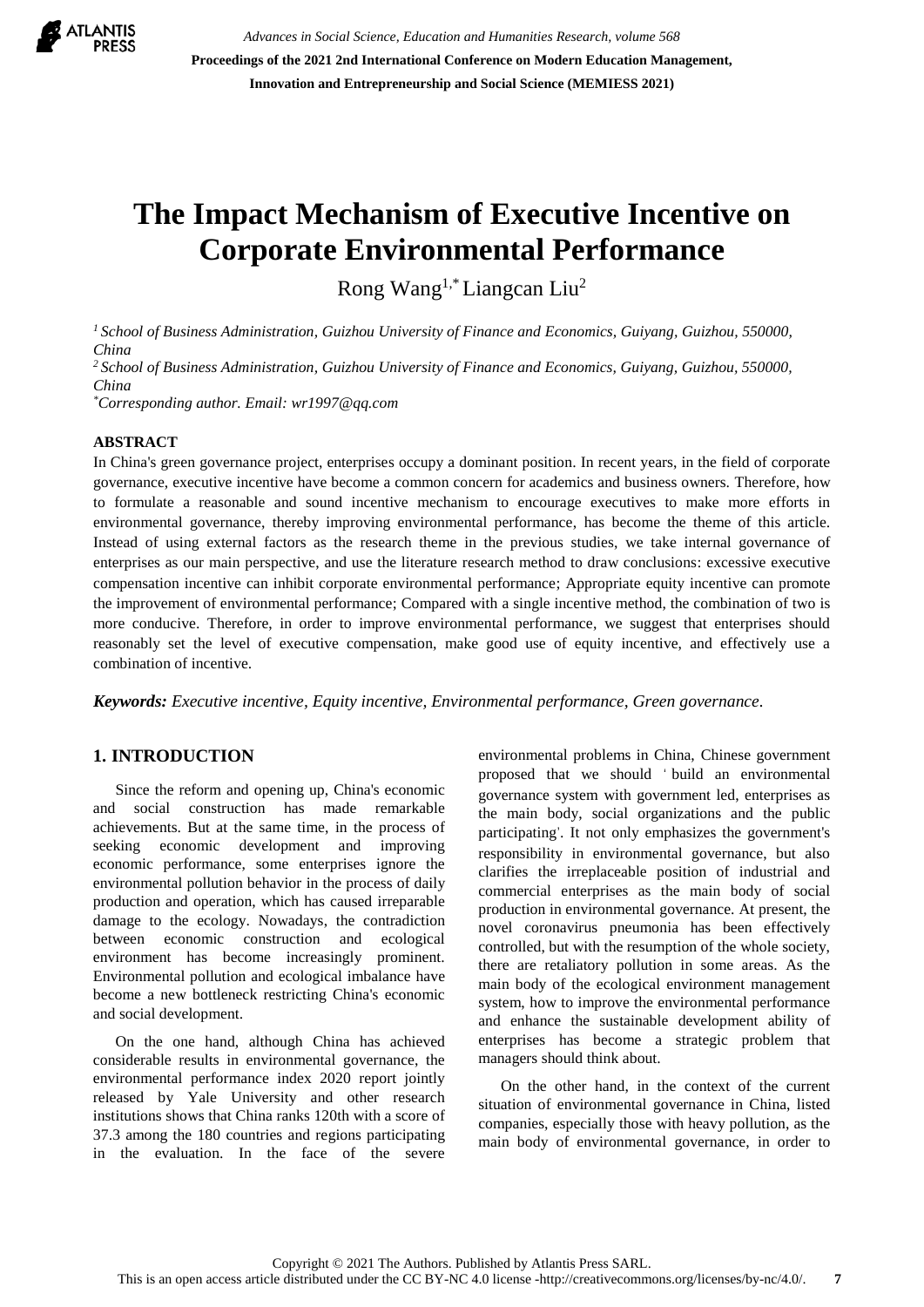maintain the interests and image of the company, comply with the call of the state, what measures should be taken to improve the environmental performance has become a common concern for business owners and operators. Cordeiro (2007) pointed out that the senior management of heavily polluting enterprises bears more severe environmental protection pressure and risks. In the context of the deepening of the separation of ownership and management in modern enterprises, senior executives, as the decision-makers of major strategies, have an important impact on the daily business activities and enterprise performance. With the development of principal-agent theory, how to alleviate the conflict of interests between shareholders and executives has become an important issue in the field of corporate governance. In recent years, there are more and more researches on executives, and the formulation of executive incentive mechanism is an important part of corporate governance system. A sound executive incentive system can not only make the interests of executives and shareholders converge to effectively solve the principal-agent problem, but also encourage executives to focus on maximizing the long-term interests of enterprises and take positive environmental management decisions, so as to improve the environmental performance of enterprises. It can be seen that in the crucial period of China's ecological environment defense project, taking China's heavily polluted listed companies as an example, from the perspective of executive incentive, exploring the internal influencing factors of enterprise environmental performance is an important topic to enhance the green development ability of enterprises and enhance the sustainable development ability of China's economy, which has important practical significance to solve the problems of environmental pollution and resource consumption.

#### **2. CORPORATE ENVIRONMENTAL PERFORMANCE**

#### *2.1. Definition of Corporate Environmental Performance*

Regarding the definition of corporate environmental performance, academic community has not reached a consensus yet. Among them, the evaluation standards that are widely recognized internationally are the environmental management system certification ISO14001(1999) standard and the environmental performance measurement standard proposed by the World Council for Sustainable Development (WBCSD) (2002). Environmental management system certification ISO14001 defines environmental performance as: an organization realizes effective environmental management by controlling its environmental elements in accordance with its own environmental goals and policies. The World Council for Sustainable Development (WBCSD)proposed that corporate environmental performance refers to the gradual reduction of the impact on the natural environment and the use of resources during the production and operation of the company. Advocating the use of eco-efficiency indicators to measure the environmental performance of a company, and specifically quantify the environmental performance of the company by measuring the value of the company's products or services, the impact on the environment in the process of creating products or services, and the impact on the environment in the process of using products or services.

In addition to organizational structures, scholars have also defined corporate environmental performance from different perspectives. From the perspective of the comparison of environmental performance between different enterprises, Tyteca (1997) stated that environmental performance is an evaluation index for measuring the pollutant emissions of enterprises. Based on this indicator, it can reflect the differences in environmental performance between enterprises, thus making society intuitively feel the differences in environmental characteristics between different companies [1]. From the perspective of the internal management of an enterprise, Klassen & McLaughlin (1996) pointed out that environmental performance is the final result of a series of activities such as prior control of pollution output, comprehensive treatment afterwards, or recycling in production activities. Contributions to pollution prevention and environmental protection [2].

#### *2.2. Measurement of Corporate Environmental Performance*

Regarding the measurement of corporate environmental performance, a relatively complete evaluation system has not been formed yet. Therefore, the academic world has adopted different quantitative methods when studying the environmental performance of enterprises. It is mainly divided into two methods: single-dimensional indicators and multi-dimensional construction of comprehensive evaluation indicators. For scholars studying the performance of companies in the USA, considering the availability of the pollution database officially disclosed by the U.S. Environmental Protection Agency and the environmental performance rankings published by non-profit organizations, scholars often use TRI (Toxic Substance Emissions Inventory) and CEP(Environmental Protection Product Certification) index is used to measure the environmental performance of enterprises.

However, for domestic scholars, due to the lack of systematic and scientific data sources, on the basis of the disclosure and availability of environmental information of the companies studied, scholars often construct a single or multi-dimensional environment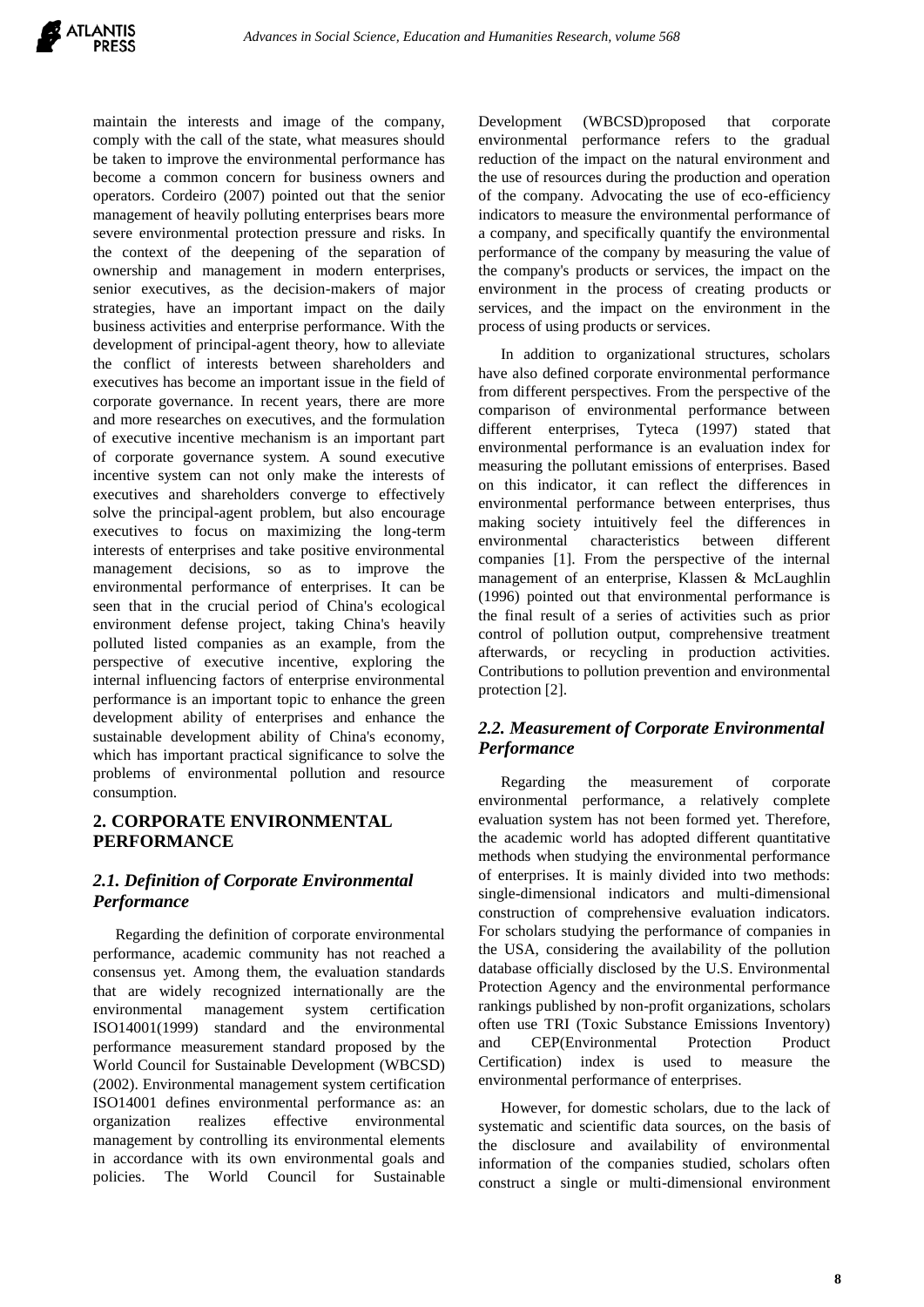from the perspective of input or output. Performance evaluation indicators. Hu Quying (2012) combined the relatively abundant pollution discharge fee data disclosed in the annual reports of listed companies with operating income data, and used the pollution discharge fee per unit of operating income as a proxy variable of environmental performance [3]. Lin Liguo and Lou Guoqiang (2014) used the corporate water and gas emissions data provided by the Shanghai Environmental Protection Agency to measure corporate environmental performance from four dimensions: excess emissions, total emissions, removals, and production [4]. Shen Hongtao et al. (2014) divided corporate environmental performance into three dimensions: pollution emissions, environmental management, and social impact, and evaluated corporate environmental performance by assigning weighted scores to eight specific indicators [5]. Li Wenjing and Lu Xiaoyan (2015) believed that it is more objective to measure the company's environmental performance by using the increase in construction-inprogress debits in the company's annual report as the company's environmental capital to measure the company's environmental performance relative to the subjective valuation scoring method [6]. Zou Hailiang et al. (2018) used the company's environmental honor, environmental complaints and violations of third-party evaluation information to measure corporate environmental performance from the two dimensions of corporate social impact and reputation [7]. Yin Jianhua et al. (2020) proposed that in order to comply with the practice of foreign scholars using the U.S. TRI indicator as a proxy variable for environmental performance, when domestic heavy polluting enterprises are taken as the research sample, the environmental performance is measured by the unit operating income sewage charge, which can more objectively reflect the status quo of corporate green governance[8].

#### *2.3. Summary of Research on Corporate Environmental Performance*

Scholars have actively explored the definition and evaluation criteria of environmental performance. As for the evaluation index of enterprise environmental performance, various organizations have put forward relevant evaluation standards one after another, but there is still a lack of unified standardization and practical maneuver ability, and the degree of universality is low. However, due to limited data sources, Chinese scholars mostly measure environmental performance from the perspective of input or output. Although the measurement methods are diverse and not unified, they play a guiding role in their specific conditions. Secondly, for the research on the factors affecting corporate environmental performance, most scholars chose to study the influence of external stakeholders on the environmental behavior of corporate from the perspective of external factors. Among them, the government's formal institutional regulation and informal institutional supervision have a significant impact on the corporate environmental performance. There are few studies focus on the influence of internal governance factors on corporate environmental performance, and a few existing studies only focus on the influence of corporate characteristics and corporate operating conditions on corporate environmental behavior. Therefore, from a micro perspective, we decided to explore the influence mechanism of executive incentive on corporate environmental performance.

# **3. THE INFLUENCE MECHANISM OF EXECUTIVE INCENTIVE ON CORPORATE ENVIRONMENTAL PERFORMANCE**

#### *3.1. Executive Salary Incentive and Corporate Environmental Performance*

Based on the principal-agent theory, Fama (1980) proposed that when an agency conflict occurs, the principal can use the agent's market reputation effect to constrain the agent's behavior and encourage the agent to work hard [9]. According to the reputation model of agency theory, the market value of executives depends on their long-term performance and image. Therefore, executives must strive to create value for the enterprise, establish a good personal image to enhance their reputation in the executive market, so as to fully reflect their value in the competitive market, and eventually improve the level of salary.

On the one hand, from the existing research, enterprises fulfil their environmental responsibility mainly based on the following two potential reasons. One is the motivation of economic incentive. By improving the level of environmental performance and establishing a positive image of green governance, enterprises can gain a good reputation, expand product market share, enhance their competitiveness, and promote the improvement of financial performance. Therefore, in order to achieve better long-term business performance, fully reflect their own value in the competitive market and obtain higher income, the executives with lower salary tend to pay more attention to the sustainable development of their company and the environmental performance of the enterprise in the process of production and operation, so as to promote the improvement of enterprise environmental performance. The second is the motivation of legitimacy. According to the system theory, a good environmental performance of an enterprise can establish its advantages in environmental legitimacy, thereby avoiding negative social benefits and winning recognition from the government and society in order to establish a good and positive corporate image. When the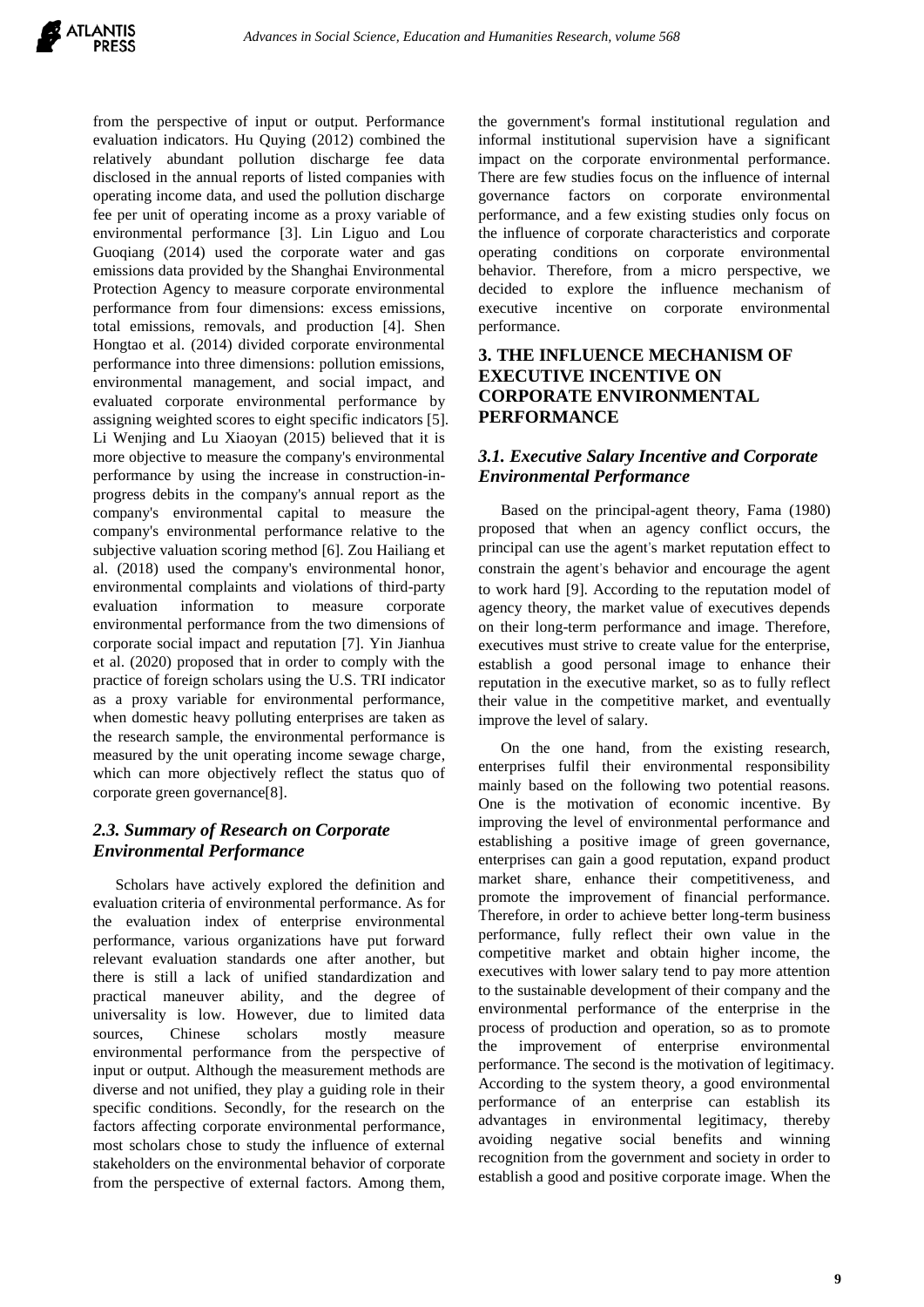salary level is low, executives tend to take positive environmental governance behavior in order to protect their own reputation along with the company's, so as to avoid legal penalties, thereby reducing the possibility of the company being subject to government environmental penalties and reputation damage.

To sum up, when the level of executive compensation is low, corporate executive compensation incentive have a positive impact on corporate environmental performance.

On the other hand, when the salary of executives is at a relatively high level, it indicates that the value of executives is fully reflected in the competitive market. At this time, executives tend to pay more attention to short-term benefits and be more self-interested. As a long-term strategic activity, corporate environmental protection strategy requires cumulative and long-term environmental investment. It is not only difficult to obtain considerable benefits in the short term, but also the results are highly uncertain. Therefore, when high salaries are given to executives, in order to maintain high salaries, executives who focus more on short-term self-stable benefits often develop negative environmental strategies, which will lead to the increase of environmental accidents, environmental penalties etc. thus leading to the reduction of the level of environmental performance.

Based on the above views, we argue that when the level of executive compensation is low, executive compensation incentive has a positive impact on corporate environmental performance; when the level of executive compensation exceeds the critical point, executive compensation incentive has a negative impact on corporate environmental performance.

# *3.2. Executive Equity Incentive and Corporate Environmental Performance*

As the shortcomings of executive compensation incentive are increasingly revealed, the effectiveness and importance of equity incentive have gradually been recognized by scholars. By granting executives stock options, restricted stocks, and stock appreciation rights, business owners share the surplus value of the company and transfer operating risks, prompting executives to pay attention to the long-term development of the company. As a long-term incentive method, equity incentive can better coordinate the interests of executives and shareholders, help reduce short-term self-interested behaviors of executives, encourage executives to optimize the allocation of corporate resources, and encourage executives to attach importance to corporate social responsibility, which has a significant positive effect on environmental governance.

# *3.3. Executive Incentive Combination and Corporate Environmental Performance*

The incentive effect of a single explicit incentive mechanism on executives is limited and diminishing marginally. In theory, an effective combination of incentive mechanisms has a more significant promoting effect on corporate environmental performance than a single incentive mechanism. However, imperfect incentive mechanism can easily lead to incentive mismatch, behavior distortion and environmental pollution.

As a short-term incentive, compensation incentive can bring certain benefits to executives. However, in practice, the impact of a single compensation incentive on corporate environmental performance is limited, and excessive executive compensation may even encourage executives' short-sighted behavior tendency. As a longterm incentive, equity incentive can better coordinate the interest relationship between principals and agents, it urges executives to pay more attention to the business decisions that are conducive to the long-term value of the enterprise. However, it is worth noting that when the relationship between environmental performance and financial performance is still unclear (Endrikat, 2014) [10], there is great uncertainty in the economic benefits expected by the enterprise's environmental management strategy. In other words, equity incentive may not necessarily bring monetary returns to executives. Therefore, a single equity incentive may not be able to achieve the envisaged incentive effect. Based on this, we state that an effective combination of salary incentive and equity incentive is more conducive to improving corporate environmental performance than a single incentive method, that is, in the process of influencing corporate environmental performance, the above two incentive mechanisms may be complementary.

# **4. CONCLUSIONS**

Based on the above viewpoints, it can be found that different types of executive incentive have different impacts on corporate environmental performance.

Firstly, when the salary level of corporate executives is low, the interests of both executives and shareholders converge, and executives pay more attention to the improvement of corporate long-term interests. At this time, executive compensation incentive will promote the improvement of corporate environmental performance; When the level of executive compensation exceeds the critical point, it will promote the short-sighted behavior of executives, thereby inhibiting the improvement of corporate environmental performance.

In addition, as a long-term incentive method, equity incentive can better coordinate the interest relationship between the principal and the agent, prompting